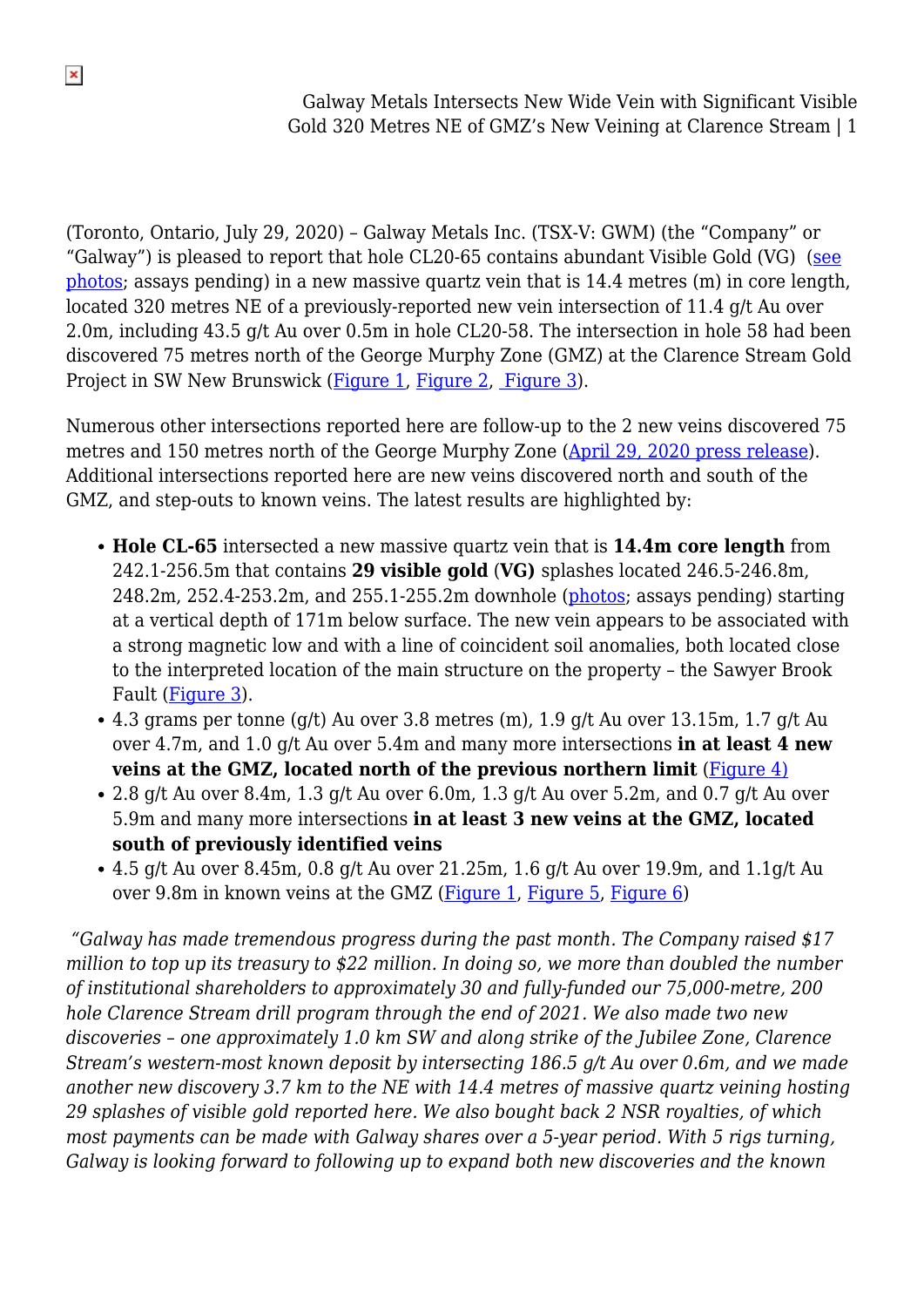*deposits within and beyond the 3.7km-long mineralized system," cites Robert Hinchcliffe, President and CEO of Galway Metals.*

## **Assay Highlights**

- CL20-60: 1.7 g/t Au over 4.7m, plus 1.0 g/t Au over 5.4m, including 2.8 g/t Au over 1.0m, plus 2.1 g/t Au over 1.05m, at vertical depths of 217m, 56m, and 28m below surface, respectively
- CL20-59: **4.5 g/t Au over 8.45m**, including 35.3 g/t Au over 0.7m, plus **2.8 g/t Au over 8.4m**, plus 1.3 g/t Au over 6.0m, plus 6.7 g/t Au over 0.8m at vertical depths of 97m, 156m, 177m, and 140m below surface, respectively
- CL20-57: **1.9 g/t Au over 13.15m**, including 7.8 g/t Au over 1.0m and 4.4 g/t Au over 0.75m, plus 0.8 g/t Au over 21.25m, including 2.1 g/t Au over 1.0m and 2.2 g/t Au over 0.85m, plus 0.7 g/t Au over 5.05m, plus 0.7 g/t Au over 4.55m, plus 0.8 g/t Au over 3.25m at vertical depths of 164m, 6.0m, 131m, 191m and 197m below surface, respectively
- CL19-44A: 1.3 g/t Au over 5.15m, including 4.2 g/t Au over 0.75m, plus previously reported 6.5 g/t Au over 7.35m, including 31.9 g/t Au over 0.6m, at vertical depths of 65m and 34m below surface, respectively
- CL19-43: **4.3 g/t Au over 3.8m**, including 8.4 g/t Au over 1.0m, at a vertical depth of 43m below surface
- CL19-40: 1.1 g/t Au over 9.8m, including 4.1 g/t Au over 0.85m, plus 1.2 g/t Au over 3.65m, plus 0.7 g/t Au over 5.9m, including 2.5 g/t Au over 0.75m, at vertical depths of 54m, 69m, and 135m below surface, respectively
- CL19-38: previously reported 0.8 g/t Au over 5.0m is now **1.6 g/t Au over 19.9m** including 24.2 g/t Au over 0.5m, at a vertical depth of 214m below surface

On June 24, Galway announced a different new discovery that returned **186.5 g/t Au over 0.6m**, located 950m SW and along strike of the western-most intersection of the Jubilee Zone ([Figure 2](https://galwaymetalsinc.com/wp-content/uploads/2020/07/FIGURE-2-1-scaled.jpg)). That Jubilee intersection had returned **1.9 g/t Au over 43.3m** (35.7m true width (TW)), including **21.2 g/t Au over 2.35m**, starting at a vertical depth of 36m below surface (September 5, 2019). Another similar vein to the discovery is located 13m further downhole and returned 2.2 g/t Au over 0.7m. Galway plans on following up on this discovery in coming days.

The GMZ is 730m long to date (excludes the new discovery), with multiple structures over 310m horizontal thickness (width), and with all veins open in every direction [\(Figure 1\)](https://galwaymetalsinc.com/wp-content/uploads/2020/07/FIGURE-1-1.jpg). The new 14.4 metre quartz vein in hole 65 appears to be associated with a strong magnetic low and with a line of coincident soil anomalies, both located close to the interpreted location of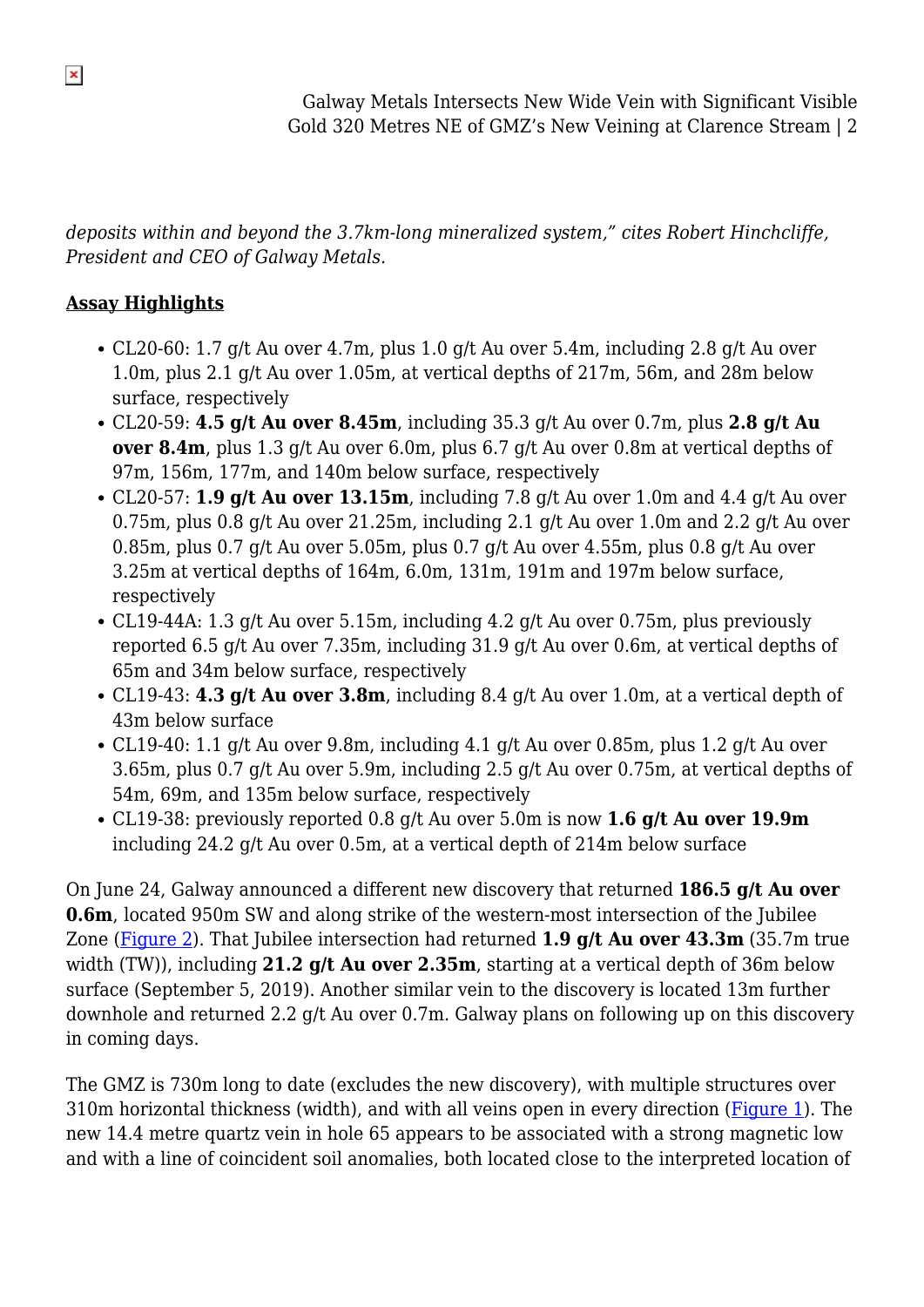the main structure on the property - the Sawyer Brook Fault ([Figure 3](https://galwaymetalsinc.com/wp-content/uploads/2020/07/FIGURE-3-1-scaled.jpg)). It directly underlies a soil anomaly that gave a grade of 19 ppb. The anomaly is present on the next line 100m to the east that gives it a strike along the magnetic low. It also lines up nicely with another soil anomaly located a further 320m east that grades 53 ppb. The anomalies extend for another 1.6 km east beyond that. They also extend 1.0 km SW of the vein. Soil anomalies, in conjunction with glacial till and stream sediment anomalies led to the discovery of all 5 known gold deposits at Clarence Stream, and the property hosts many other as of yet untested gold anomalies. **As Galway continues to make new discoveries, it is becoming apparent that Clarence Stream is an important new gold district in North America**.

#### **Table 1. Assay Results**

| <b>Hole ID</b>         | From<br>(m) | To<br>(m) | (m)   | <b>Intercept Intercept Au</b><br>$(m)$ TW | q/t     |
|------------------------|-------------|-----------|-------|-------------------------------------------|---------|
| <b>GMZ NORTH TREND</b> |             |           |       |                                           |         |
| <b>GWM20CL-60</b>      | 32.60       | 33.65     | 1.05  |                                           | 2.1     |
|                        | 65.80       | 71.20     | 5.40  |                                           | 1.0     |
| incl.                  | 66.85       | 67.85     | 1.00  |                                           | 2.8     |
|                        | 137.45      | 145.60    |       |                                           | PENDING |
|                        | 148.00      | 150.00    | 2.00  |                                           | 0.6     |
|                        | 243.10      | 255.30    |       |                                           | PENDING |
|                        | 255.30      | 260.00    | 4.70  |                                           | 1.7     |
| <b>GWM20CL-59</b>      | 123.15      | 124.05    | 0.90  | 0.50                                      | 0.7     |
|                        | 134.40      | 135.40    | 1.00  | 0.60                                      | 0.6     |
|                        | 141.30      | 149.75    | 8.45  | 5.10                                      | 4.5     |
| incl.                  | 141.30      | 142.00    | 0.70  | 0.40                                      | 35.3    |
|                        | 152.05      | 152.80    | 0.75  | 0.50                                      | 0.4     |
|                        | 153.55      | 155.80    | 2.25  | 1.40                                      | 0.5     |
|                        | 192.70      | 197.40    | 4.70  | 2.80                                      | 0.7     |
| incl.                  | 192.70      | 193.30    | 0.60  | 0.40                                      | 2.0     |
|                        | 204.75      | 205.55    | 0.80  | 0.50                                      | 6.7     |
|                        | 228.65      | 237.05    | 8.40  | 5.10                                      | 2.8     |
|                        | 237.05      | 249.00    |       |                                           | PENDING |
|                        | 258.00      | 264.00    | 6.00  | 3.60                                      | 1.3     |
| <b>GWM20CL-57</b>      | 8.15        | 29.40     | 21.25 | 14.90                                     | 0.8     |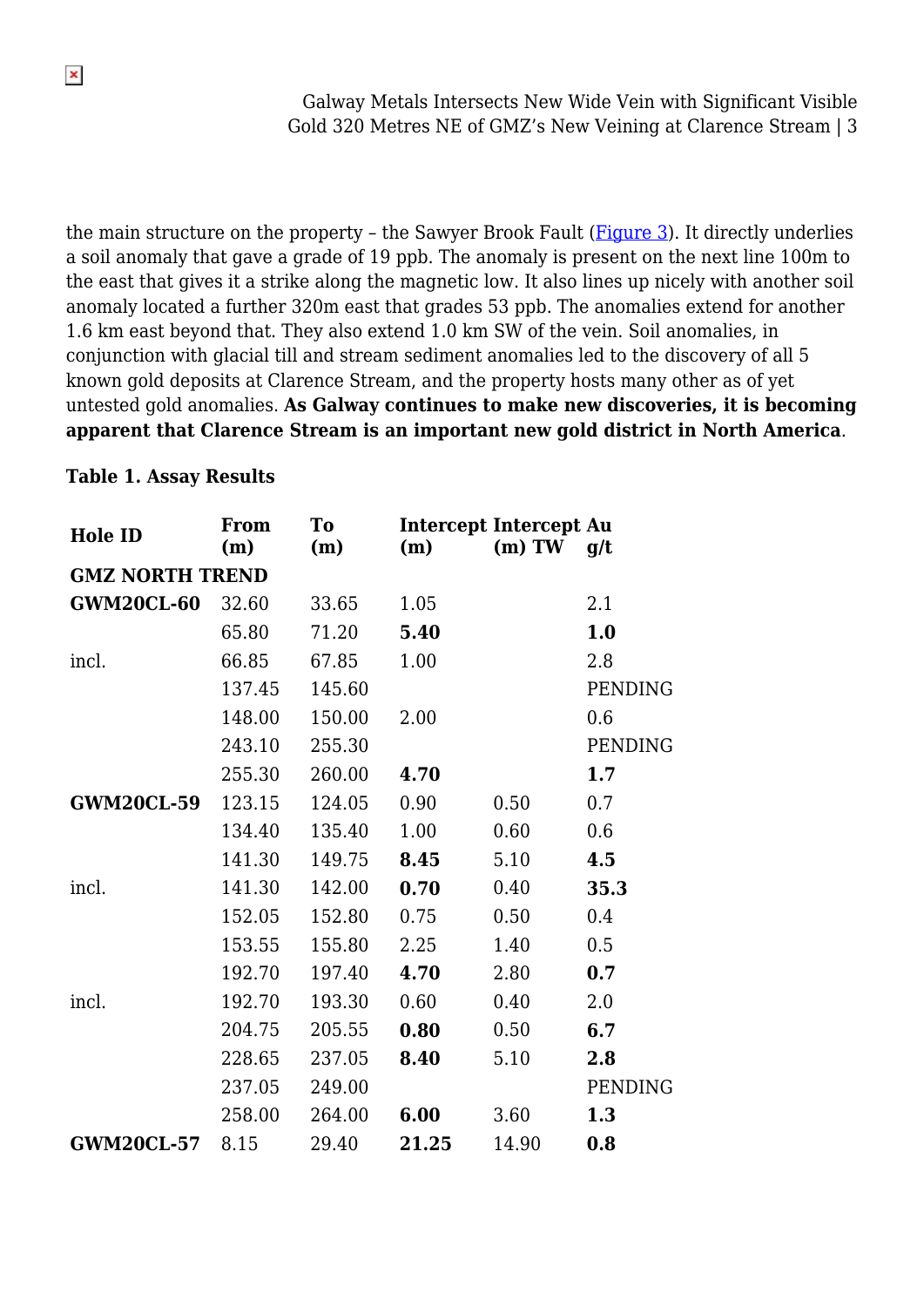| <b>Hole ID</b>           | From<br>(m) | To<br>(m) | (m)   | <b>Intercept Intercept Au</b><br>$(m)$ TW | g/t           |
|--------------------------|-------------|-----------|-------|-------------------------------------------|---------------|
| incl.                    | 10.00       | 11.00     | 1.00  | 0.70                                      | 2.1           |
| incl.                    | 28.55       | 29.40     | 0.85  | 0.60                                      | 2.2           |
|                          | 33.25       | 34.00     | 0.75  | 0.50                                      | 1.7           |
|                          | 39.80       | 41.65     | 1.85  | 1.30                                      | 1.6           |
|                          | 61.75       | 62.50     | 0.75  |                                           | 0.6           |
|                          | 170.65      | 171.45    | 0.80  |                                           | 0.4           |
|                          | 177.35      | 178.15    | 0.80  |                                           | 1.3           |
|                          | 191.25      | 196.30    | 5.05  |                                           | 0.7           |
|                          | 216.0       | 217.50    | 1.50  |                                           | 3.0           |
|                          | 226.05      | 226.85    | 0.80  |                                           | 1.1           |
|                          | 232.40      | 233.20    | 0.80  |                                           | 0.5           |
|                          | 234.90      | 235.65    | 0.75  |                                           | 0.6           |
|                          | 239.60      | 252.75    | 13.15 |                                           | 1.9           |
| incl.                    | 240.50      | 241.50    | 1.00  |                                           | 7.8           |
| incl.                    | 249.75      | 250.50    | 0.75  |                                           | 4.4           |
|                          | 281.90      | 286.45    | 4.55  |                                           | 0.7           |
|                          | 292.80      | 296.05    | 3.25  |                                           | 0.8           |
| <b>GWM19CL-44A 18.00</b> |             | 33.00     | 15.00 | 8.80                                      | $1.0**$       |
|                          | 18.90       | 19.60     | 0.70  | 0.40                                      | $7.1**$       |
|                          | 49.00       | 56.35     | 7.35  | 4.30                                      | 6.5 V.G. $**$ |
| incl.                    | 51.40       | 51.90     | 0.50  | 0.30                                      | 39.8 V.G.**   |
| incl.                    | 52.65       | 53.70     | 1.050 | 0.60                                      | 31.9 V.G.**   |
|                          | 56.35       | 92.00     |       |                                           | PENDING**     |
|                          | 94.00       | 99.15     | 5.15  | 3.00                                      | 1.3           |
| incl.                    | 94.00       | 94.75     | 0.75  | 0.40                                      | 4.2           |
|                          | 110.85      | 111.85    | 1.00  | 0.60                                      | 0.7           |
|                          | 127.60      | 133.25    |       |                                           | PENDING**     |
| <b>GWM20CL-43</b>        | 44.00       | 55.20     |       |                                           | PENDING**     |
|                          | 55.2        | 59.00     | 3.80  |                                           | 4.3           |
| incl.                    | 55.20       | 56.20     | 1.00  |                                           | 8.4           |
|                          | 84.35       | 85.35     | 1.00  | 0.50                                      | 1.2           |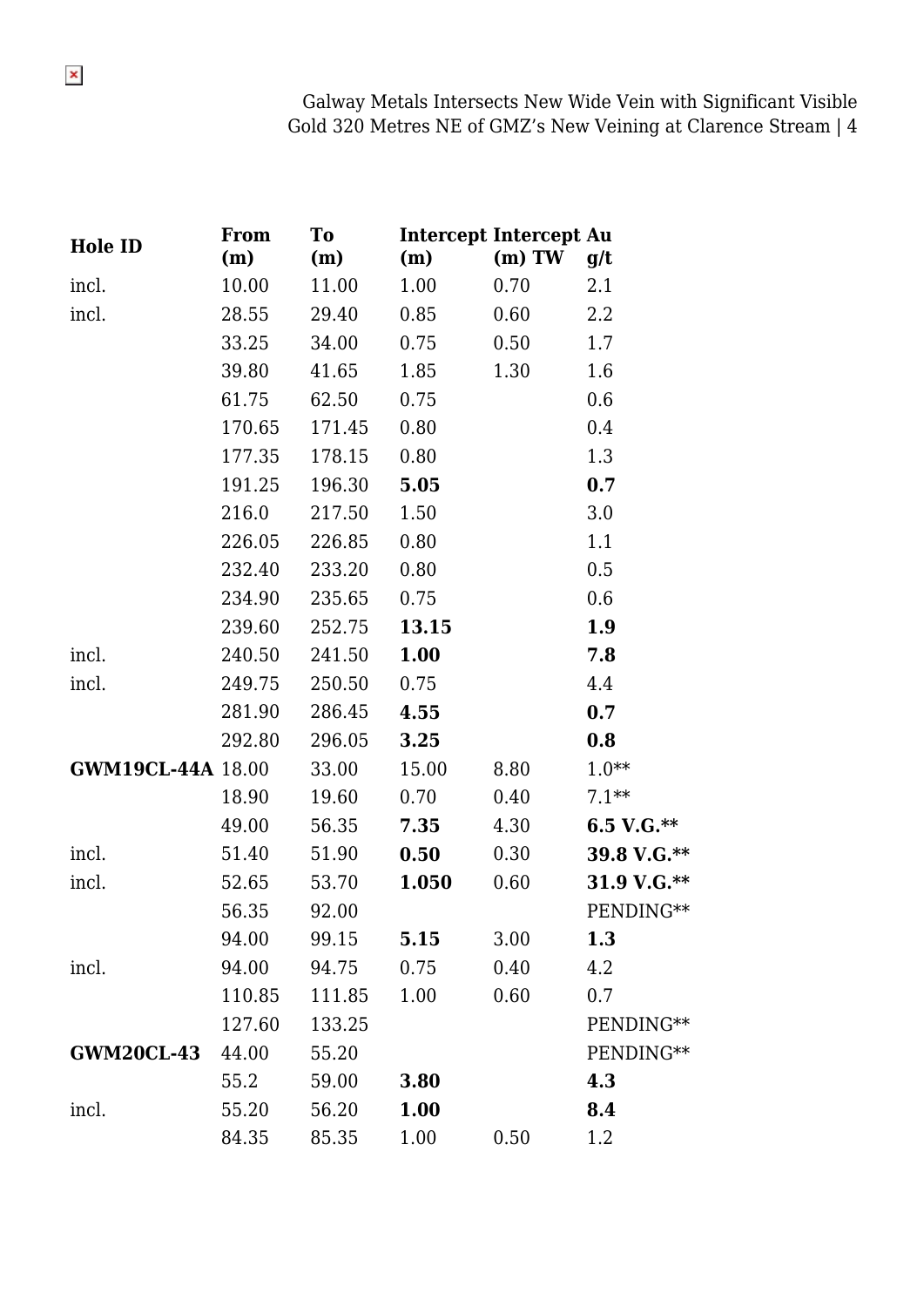| <b>Hole ID</b>    | <b>From</b><br>(m) | <b>To</b><br>(m) | (m)   | <b>Intercept Intercept Au</b><br>$(m)$ TW | g/t           |
|-------------------|--------------------|------------------|-------|-------------------------------------------|---------------|
|                   | 186.45             | 187.20           | 0.75  | 0.40                                      | 0.6           |
|                   | 188.80             | 190.90           | 2.10  | 1.00                                      | 1.1           |
| incl.             | 190.25             | 190.00           | 0.65  | 0.30                                      | 2.4           |
|                   | 223.35             | 224.35           | 1.00  | 0.50                                      | 0.4           |
|                   | 247.20             | 248.00           | 0.80  | 0.40                                      | 0.9           |
|                   | 280.65             | 281.30           | 0.65  | 0.30                                      | 1.2           |
| <b>GWM20CL-40</b> | 0                  | 49.95            |       |                                           | PENDING**     |
|                   | 73.25              | 83.05            | 9.80  | 5.10                                      | 1.1           |
| incl.             | 75.70              | 76.55            | 0.85  | 0.40                                      | 4.1           |
|                   | 85.60              | 86.60            | 1.00  | 0.50                                      | 0.6           |
|                   | 92.85              | 96.50            | 3.65  | 1.90                                      | 1.2           |
|                   | 117.00             | 169.15           |       |                                           | PENDING**     |
|                   | 180.40             | 188.90           | 5.90  | 3.10                                      | 0.7           |
| incl.             | 185.25             | 186.00           | 0.75  | 0.40                                      | 2.5           |
|                   | 197.00             | 197.95           | 0.95  | 0.50                                      | 0.6           |
| <b>GWM19CL-39</b> | 113.95             | 116.00           | 2.05  | 1.00                                      | $1.4**$       |
|                   | 130.90             | 135.40           | 4.50  | 2.10                                      | $2.1**$       |
| incl.             | 134.10             | 134.60           | 0.50  | 0.20                                      | $10.5 V.G.**$ |
|                   | 143.00             | 144.00           | 1.00  | 0.50                                      | 2.0           |
| <b>GWM19CL-38</b> | $\overline{0}$     | 174.00           |       |                                           | PENDING**     |
|                   | 193.00             | 194.00           | 1.00  | 0.30                                      | 0.8           |
|                   | 198.95             | 201.35           | 2.40  | 0.70                                      | $2.3**$       |
|                   | 211.50             | 219.00           |       | 0.00                                      | PENDING**     |
| was               | 225.00             | 230.00           | 5.00  | 1.50                                      | $0.8**$       |
| now               | 223.50             | 243.40           | 19.90 | 5.80                                      | 1.6           |
| incl.             | 237.20             | 237.70           | 0.50  | 0.10                                      | 24.2          |
|                   | 251.00             | 251.80           | 0.80  | 0.20                                      | 1.6           |
|                   | 259.95             | 411.00           |       |                                           | PENDING**     |

\*\* previously released;  $VG$  = visible gold. 0.42 g/t Au was used for the bottom cut-off; True widths are unknown if not noted.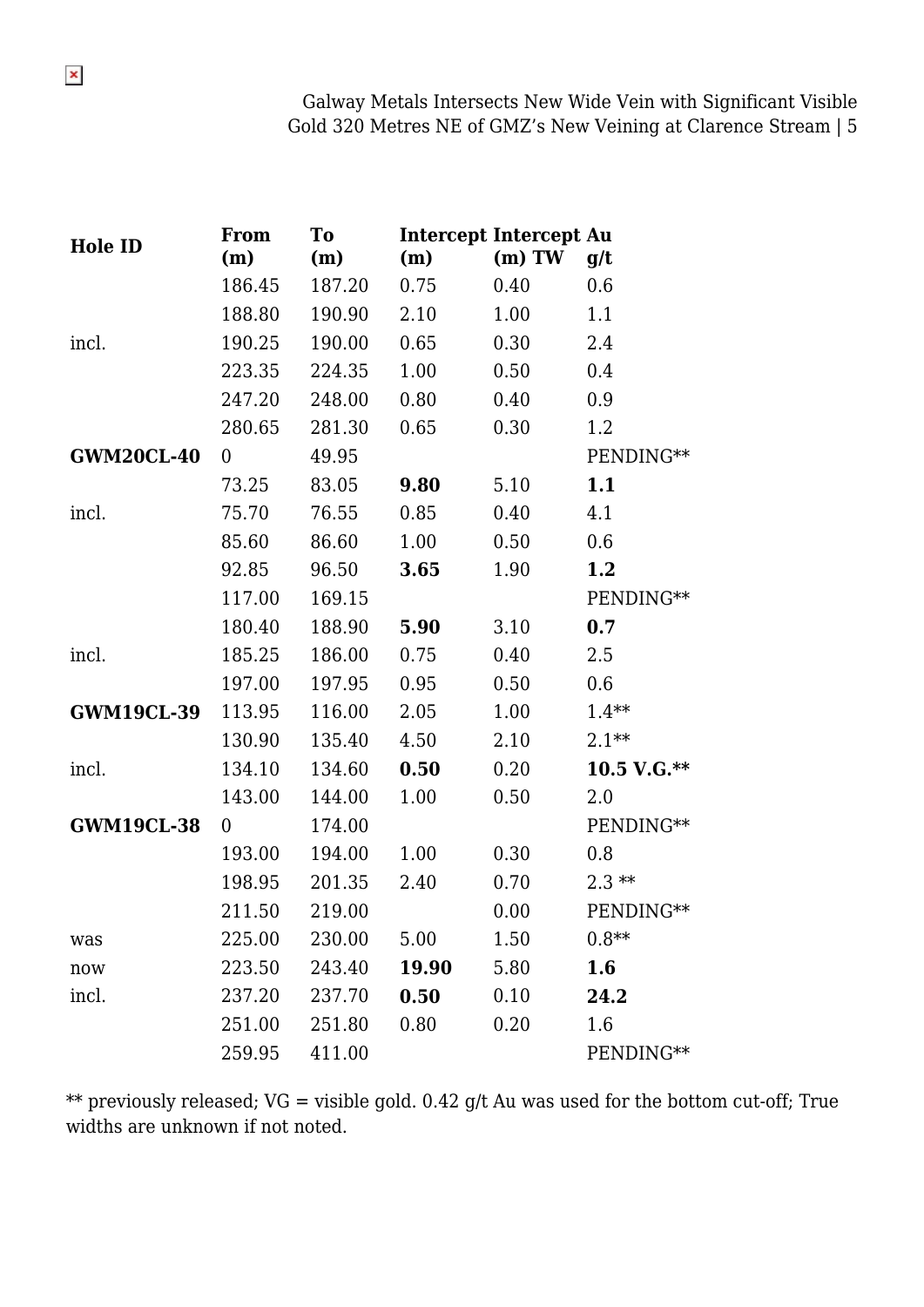### **New Brunswick Junior Mining Assistance Program**

Galway would like to acknowledge financial support from the New Brunswick Junior Mining Assistance Program, which partially funded drilling of the GMZ, Jubilee, and Richard Zones.

## **Geology and Mineralization**

The recent discovery of the Richard Zone in hole 12 contains elevated levels of bismuth, arsenopyrite, and antimony, in multiple quartz veins, with tungsten in the vicinity. This is similar to other Clarence Stream deposits, which can be characterized as intrusion-related quartz-vein hosted gold deposits. Richard Zone contains multiple zones of quartz veining with sulfides and sericite alteration. In general, mineralization at Clarence Stream consists of 10-70% quartz stockworks and veins with 1-5% fine pyrite plus pyrrhotite plus arsenopyrite plus stibnite in sericite altered sediments. The Jubilee mineralization consists of 2%-5% disseminated pyrite, sphalerite, galena, arsenopyrite, chalcopyrite, and pyrrhotite in sediments with white to smoky grey quartz veining. Locally there is up to 10% sphalerite and semi-massive galena veinlets. The 2.5 km trend that hosts the GMZ, Richard and Jubilee Zones contains a mineralized mafic intrusive locally – similar to the South Zone, which currently hosts most of the property's last reported gold resources (September 2017). A more complete description of Clarence Stream's geology and mineralization can be found at [www.galwaymetalsinc.com](http://www.galwaymetalsinc.com).

## **Review by Qualified Person, Quality Control and Reports**

Michael Sutton, P.Geo., Director and VP of Exploration for Galway Metals, is the Qualified Person who supervised the preparation of the scientific and technical disclosure in this news release on behalf of Galway Metals Inc. All core, chip/boulder samples, and soil samples are assayed by Activation Laboratories, 41 Bittern Street, Ancaster, Ontario, Canada, who have ISO/IEC 17025 accreditation. All core is under watch from the drill site to the core processing facility. All samples are assayed for gold by Fire Assay, with gravimetric finish, and other elements assayed using ICP. The Company's QA/QC program includes the regular insertion of blanks and standards into the sample shipments, as well as instructions for duplication. Standards, blanks and duplicates are inserted at one per 20 samples. Approximately five percent (5%) of the pulps and rejects are sent for check assaying at a second lab with the results averaged and intersections updated when received. Core recovery in the mineralized zones has averaged 99%.

## **Table 2: Drill Hole Coordinates**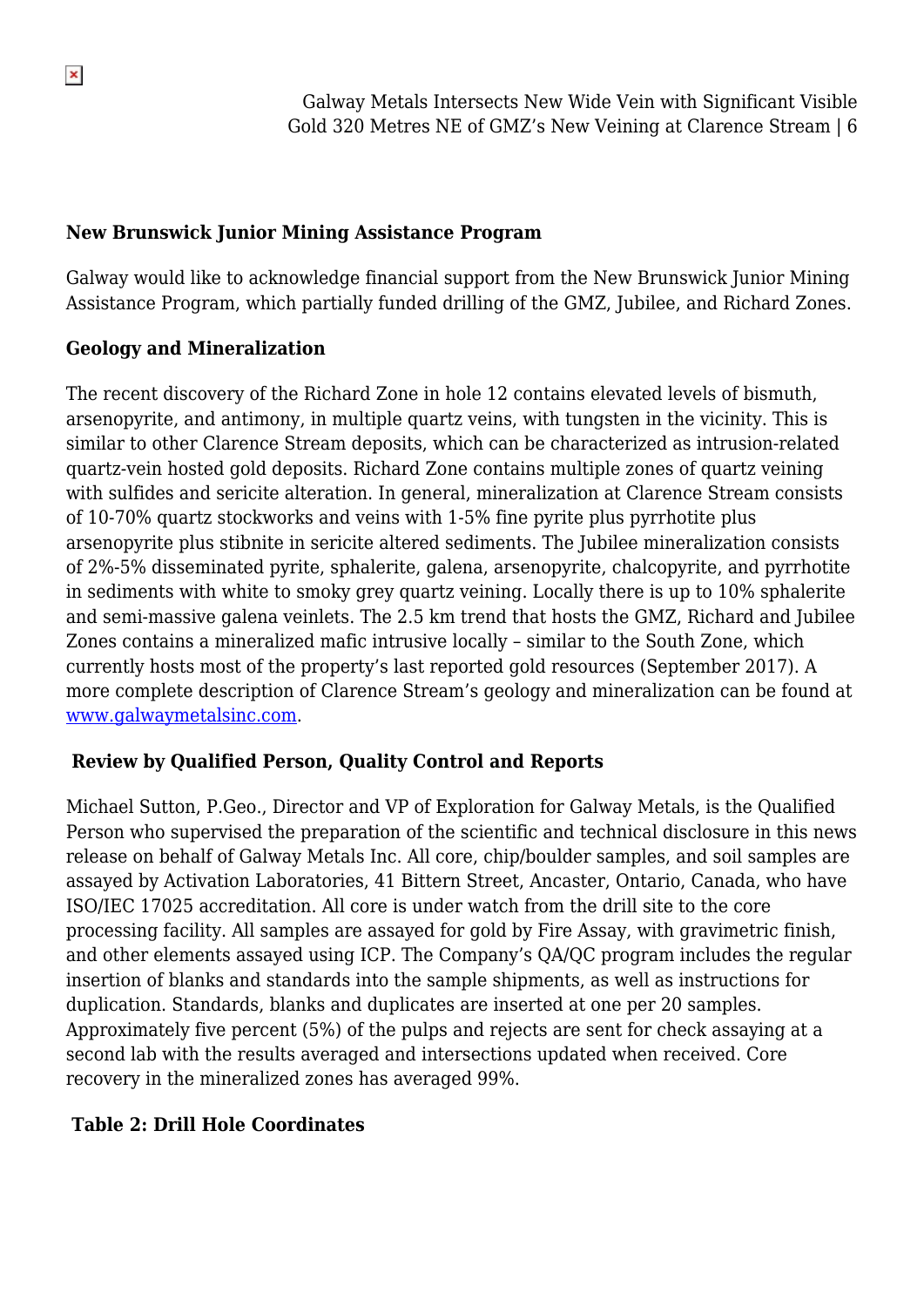| <b>Hole ID</b>            | Azim<br>uth | Dip   | <b>Northing</b> | <b>Easting</b> | <b>Total Depth (m)</b> |  |  |
|---------------------------|-------------|-------|-----------------|----------------|------------------------|--|--|
| <b>GEORGE MURPHY ZONE</b> |             |       |                 |                |                        |  |  |
| GWM20CL-6<br>$\theta$     | 267.3 -59.7 |       | 5022561         | 654318         | 297                    |  |  |
| GWM20CL-5<br>9            | 128.5       | $-45$ | 5022561         | 654318         | 309                    |  |  |
| GWM20CL-5<br>7            | 345         | $-44$ | 5022436         | 654342         | 351                    |  |  |
| GWM19CL-4<br>4A           | 144         | $-45$ | 5022397         | 654247         | 147                    |  |  |
| GWM20CL-4<br>3            | 142         | $-50$ | 5022588         | 654274         | 392                    |  |  |
| GWM20CL-4<br>$\theta$     | 122         | $-48$ | 5022582         | 654391         | 183                    |  |  |
| GWM19CL-3<br>9            | 357         | $-69$ | 5022286         | 654289         | 225                    |  |  |
| GWM19CL-3<br>8            | 139         | $-74$ | 5022449         | 654240         | 393                    |  |  |

For results of all holes that Galway has drilled at Clarence Stream, go to Galway's website at [www.galwaymetalsinc.com](http://www.galwaymetalsinc.com).

#### **[Figure 1: Plan Map of the George Murphy Zone](https://galwaymetalsinc.com/wp-content/uploads/2020/07/FIGURE-1-1.jpg)**

 $\pmb{\times}$ 

**[Figure 2: Clarence Stream Plan Map](https://galwaymetalsinc.com/wp-content/uploads/2020/07/FIGURE-2-1-scaled.jpg)**

 $\pmb{\times}$ 

**[Figure 3: Clarence Stream Magnetics and Soils](https://galwaymetalsinc.com/wp-content/uploads/2020/07/FIGURE-3-1-scaled.jpg)**

 $\pmb{\times}$ 

### **[Figure 4: GMZ Cross Section](https://galwaymetalsinc.com/wp-content/uploads/2020/07/FIGURE-4-1.jpg)**

 $\pmb{\times}$ 

**[Figure 5: GMZ Middle Structure Longitudinal Section](https://galwaymetalsinc.com/wp-content/uploads/2020/07/FIGURE-4.jpg)**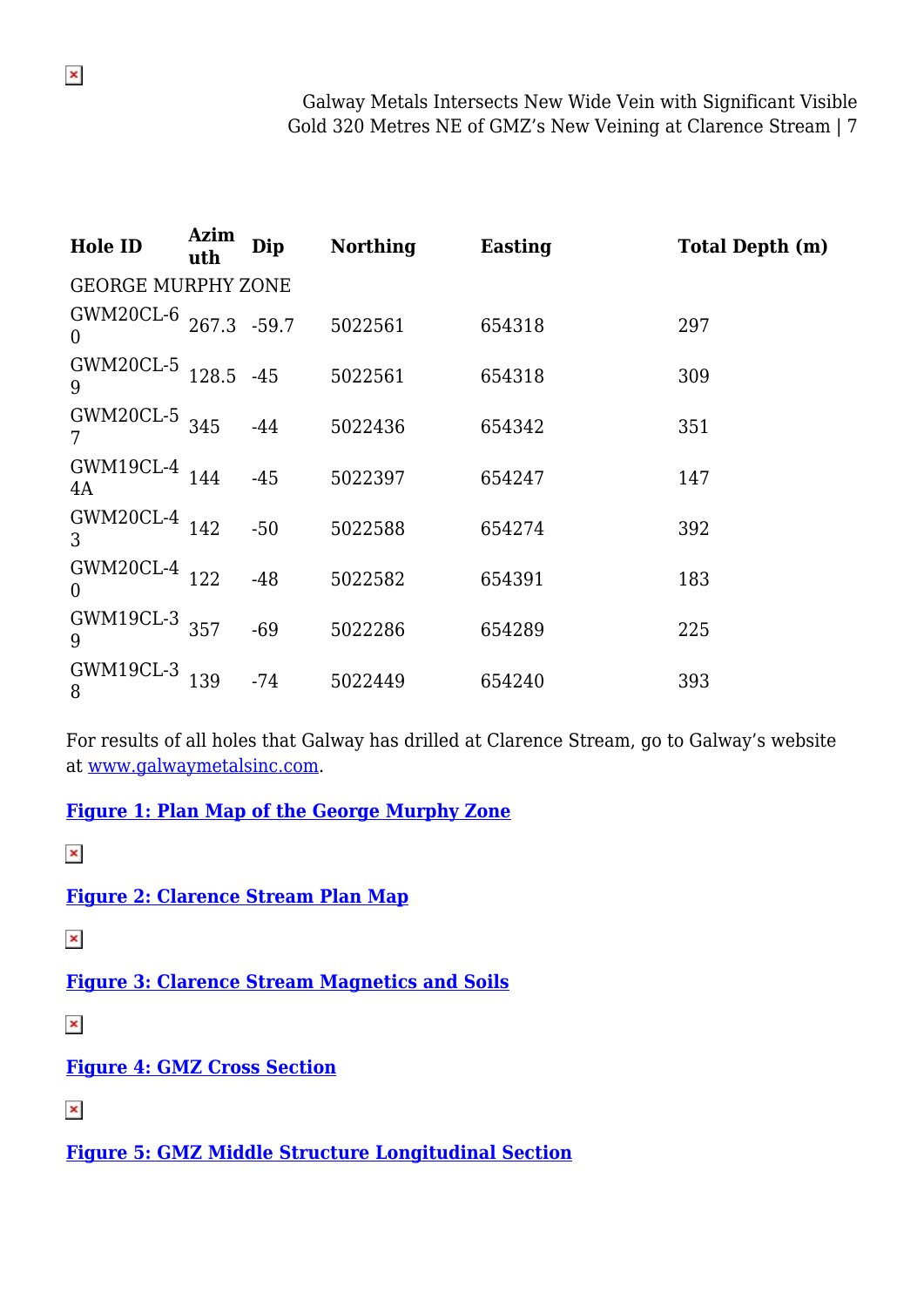$\pmb{\times}$ 

# **[Figure 6: GMZ Northern Structure Longitudinal Section](https://galwaymetalsinc.com/wp-content/uploads/2020/07/FIGURE-5.jpg)**

 $\pmb{\times}$ 

## **About the Company**

Galway Metals is well capitalized with two gold projects in Canada, Clarence Stream, an emerging gold district in New Brunswick, and Estrades, the former producing, high-grade VMS mine in Quebec. The Company began trading on January 4, 2013, after the successful spinout to existing shareholders from Galway Resources following the completion of the US\$340 million sale of that company. With substantially the same management team and Board of Directors, Galway Metals is keenly intent on creating similar value as it had with Galway Resources.

Should you have any questions and for further information, please contact (toll free):

### **Galway Metals Inc.**

Robert Hinchcliffe

President & Chief Executive Officer

1-800-771-0680

#### [www.galwaymetalsinc.com](http://www.galwaymetalsinc.com)

CAUTIONARY STATEMENT: Neither the TSX Venture Exchange nor its Regulation Services Provider (as that term is defined in the policies of the TSX Venture Exchange) accepts responsibility for the adequacy of this news release. No stock exchange, securities commission or other regulatory authority has approved or disapproved the information contained herein.

This news release contains forward-looking information which is not comprised of historical facts. Forward-looking information involves risks, uncertainties and other factors that could cause actual events, results, performance, prospects and opportunities to differ materially from those expressed or implied by such forward-looking information. Forward-looking information in this news release includes statements made herein with respect to, among other things, the Company's objectives, goals or future plans, potential corporate and/or